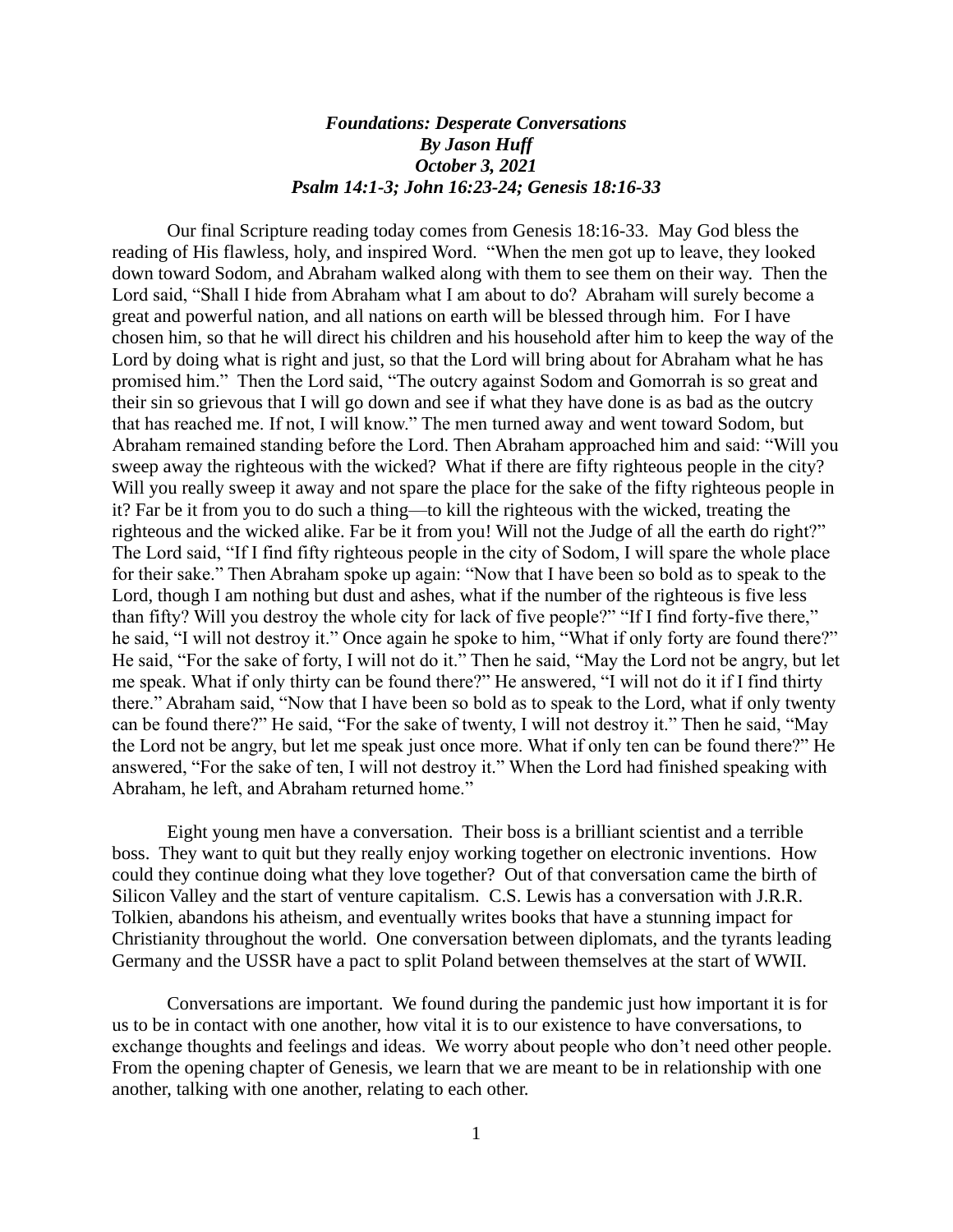Sometimes we have a difficult time having conversations with God, though. We wonder if God is listening; we wonder what we should say; we wonder if we are wasting God's time. We sometimes ask God for things we desire or hope for; we ask God to comfort those in grief and to heal those in pain. But we don't often think of having a conversation with God, a real discussion. We don't take time to listen because we're not sure what we'd hear back! And I fully admit that this is an area for growth for me, too. Conversation with God is something that is hard for us. It sometimes seems like there's a wall, a barrier, standing between us. It's an illusion because Scripture tells us that God does listen to and hear His children and answer our prayers. Sometimes what we can't see gets in the way of what we know to be true.

Thankfully, God condescends to us. He doesn't just condescend to hear us, but to meet with us, to listen to us, and to have conversation with us. Today's passage shows us a desperate conversation between Abraham and the LORD that speaks to us not only about our conversations with God, but how God is willing to be in relationship with Him and teaches us through His dealing with us.

Let's get a refresher on what happened in last week's passage. The LORD came to Abraham last week along with two angels. Abraham didn't know who they were at first, but he welcomed them graciously and prepared a feast for them. The LORD ultimately revealed Himself to Abraham and Sarah by speaking directly about how Sarah would have a son. Even though Sarah laughed at the thought, nothing is too hard for the LORD to accomplish.

So now the visitors are attending to important matters that lie ahead. God speaks to the angelic messengers in an interesting way – He talks to them in the form of a question. It seems that He not only condescends to listen to human beings, but He also is in personal relationship with the angels. We don't know much about angels, but by asking the question here, it's clear that God does not simply order the angels around. While being all-powerful and all-knowing He could do that, He doesn't. God speaks in relational ways, bringing them into the mystery of His dealings with humankind. It is not that God does not know what to do and is asking for advice; He is modeling even for the angels His thought process and sharing His plans with them.

The way the LORD talks in this passage also begins to foreshadow what we learn about the Triune nature of God in the New Testament. Our primary visitor is identified as the LORD, in the Hebrew YHWH. Since He is addressing the angels, we would not be terribly surprised if God spoke in the second person – "Should we discuss this Abraham?" But in the same sentence, the tense switches from first person to third person. "I have chosen Abraham," God says. But when He continues, when He speaks about Abraham teaches his people to be righteous and receiving the promises, the language switches to "the LORD."

It is odd for us to speak about ourselves in the third person in English, and also in Hebrew. If I were to talk about Jason's likes and Jason's interests, if I were to say, "Jason likes to go eat at Grand Azteca," you would look at me funny, and rightly so. It's bizarre, even offputting. God is not speaking this way to be confusing, and when the story was written down by Moses, he didn't get it wrong. This is Jesus before the incarnation visiting Abraham, speaking about the Father in the third person. The early church fathers all read this passage that exact way. We see the Trinity in action here as the Son visits, carrying out the Father's plans.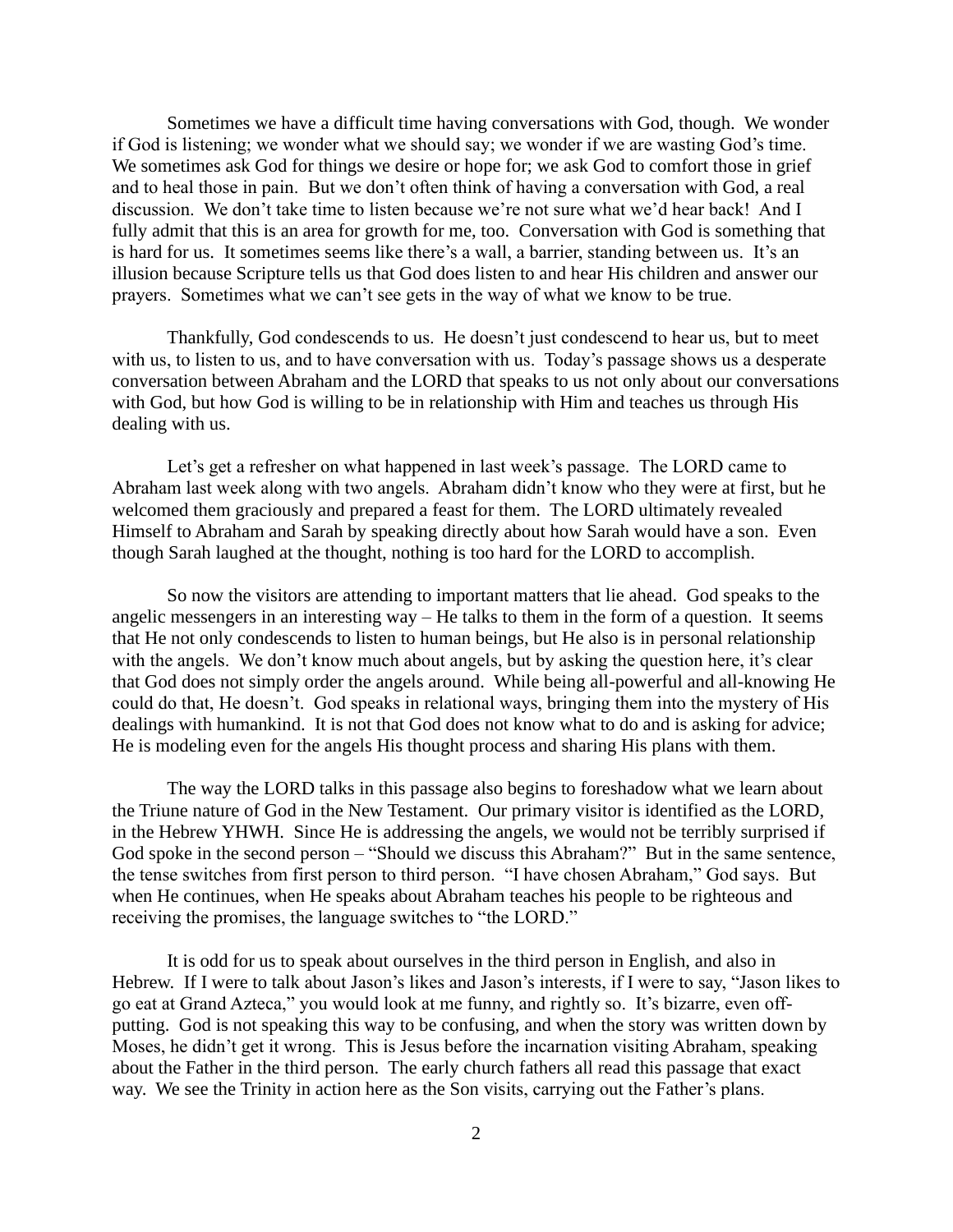If you were here last week, you heard me say much the same thing because similar pointers to the Trinity were in the passage too. You might say, "Why are you repeating yourself?" It's because of this vital point: *God has always been Triune, one God in three persons, which means God in His essence is relational*. God has always been God. Jesus doesn't come into being later. As John 1 tells us, Jesus was with the Father at creation. "In the beginning was the Word. The Word was with God, and the Word was God." As the later creeds would say, Jesus is eternally begotten of the Father. There is no time when Jesus is not present.

Why this is so important is because it is through Jesus that the Father makes Himself known to the world and relates to us. Jesus tells His disciples before His death, "If you have seen me, you have seen the Father." They are spiritually inseparable from one another and from the Holy Spirit, which works to make the will of the Father and Son known and makes it possible for us to grow in the likeness, goodness, and righteousness of God. The three persons of our one God relate to each other apart from us. We are made in the image of God, which means we are created to be relational beings as God is relational within Himself.

This is so very important because it separates Christianity from many other world religions, even ones that claim some of the same origins. Hinduism has millions of gods, but a knowledgeable Hindu will tell you that all of those millions of gods stand for and are ways humans relate to Brahman, the one completely transcendent and utterly unknowable true god. Muslims believe Allah is also utterly transcendent and is utterly and completely unlike us. The idea of incarnation or God taking on any sort of human form or even speaking of God in language that is anthropomorphic, like saying, "God's hand was on me in my healing," or "God saves by His mighty arm," is repugnant to Islam. In those religions and others like it, God is to be worshiped, feared, and obeyed, but God is not relatable to human beings. It's not even certain that God could be relatable, He is so much unlike us.

But in the Trinity, we see that God is both transcendent and immanent. He is both beyond His creation and over His creation and outside of His creation, and He is in close personal contact and relationship with His creation. He is sovereign and nothing escapes His control and knowledge and will; yet He also comes near to us, speaks with us, and through His Holy Spirit now lives within us. It's amazing, it's a mystery, and it's precisely what we need – our God is so much greater than even the world's biggest problems, yet He relates to us on an intimate level.

Now there's something else about our relationship with the LORD that is very subtle but incredibly important here, and it's within the wording of God's statement about Abraham. Here's the key: *we are not chosen for relationship with the LORD because of our righteousness, but we are chosen by God and God makes us righteous through our relationship with Him*. Look carefully at what God says: "For I have chosen him [literally, I have known Abraham], *so that* he will direct his children and his household after him to keep the way of the Lord by doing what is right and just, *so that* the Lord will bring about for Abraham what he has promised him." The string starts with God – God has chosen Abraham, God has known Abraham and made Himself known to Abraham, *so that* Abraham will teach righteousness, *so that* the promises will occur. It's not because of Abraham's righteousness that he is chosen by God, but because of God's choice, Abraham becomes righteous and teaches God's ways to his household.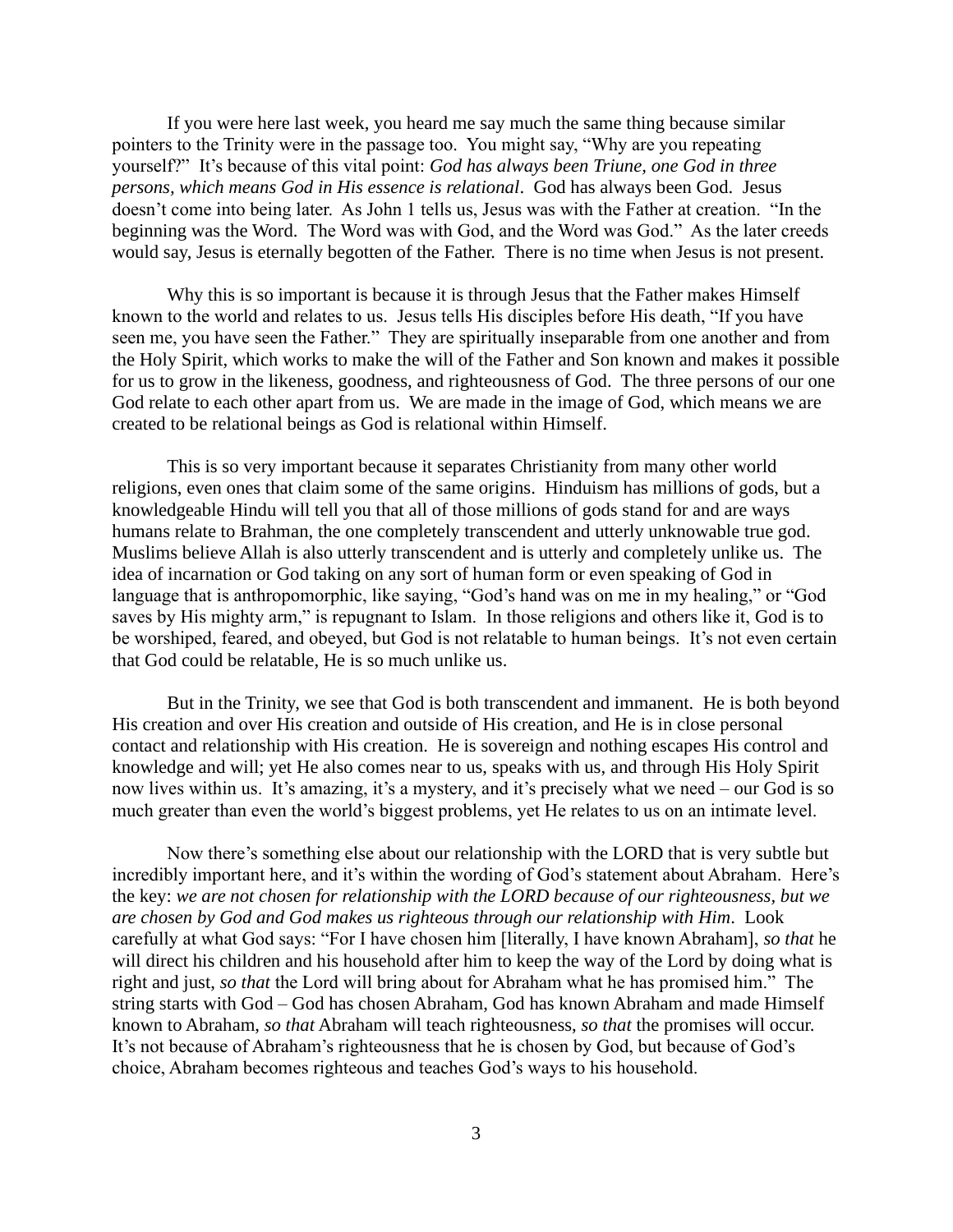Maybe you've thought, "God could never want me in His family because of the things I've done in my past." Or maybe you've thought, "Well, certainly that person must know God because they have done nice things. They're a good person." Neither one of those things is what Scripture tells us. God works things out according to His will. No one is bad enough that He cannot turn their lives around and make them into His son or daughter. No person is good enough that God will choose them as a friend on the basis of their own righteousness. God chooses, and in His extraordinary way of brining about history, He brings us to Himself, teaches us His ways, and makes us His own.

God chooses this to be a teaching moment with Abraham. Abraham is in the stunning place of knowing God's plan and will because God reveals it to him. God tells Abraham about the outcry against Sodom and Gomorrah. God plans to go and see for Himself about what has been said; He will know if it is as bad as the prayers and cries for justice have said. Then the angels leave;, but God and Abraham stand together and Abraham makes his plea for the city.

Again, what we see here is God's unique desire to be in relationship and conversation with us. God does not need to come down to see the wickedness of Sodom. The maker of the universe doesn't have to make a personal visit to know with absolute clarity and truth what's going on in His creation. And yet He does precisely that. God does not make pronouncements from on high without knowing every detail. His justice is always based on the truth. In coming down to witness the depravity of the twin cities, God cannot ever be accused of not considering the facts of the case.

How often have you heard of an earthly judge coming down off the bench and visiting the scene of the crime? How often does a jury make a field trip to confirm the evidence? And yet that's what God does. While He knows all the details, He nevertheless comes to prove His justice and righteousness is not far removed. He is not in an ivory tower. He sees. And in the incarnation of Jesus, we again see that God wants to be with His people, taking on humanity and humanity's sinful burden so that He can draw near to us.

God is also teaching Abraham about His righteousness. God cannot let wickedness abound unpunished. Justice requires consequences. But justice also requires a full knowledge of the facts. In a world of deceit, we must establish the truth. We do not convict on hearsay but direct evidence, not gossip and rumors but on established fact. All of these things are evident in God's coming to examine the outcry from Sodom and Gomorrah.

Now we come to the conversation – what is really prayer with God there in person answering Abraham directly. What is left unsaid but is obvious to everyone who has read Genesis up to this point is that Lot, Abraham's nephew, is in Sodom with his family. Abraham's desperate pleading appeals to God's mercy, but it's not as if Abraham doesn't have a deeply personal stake in the outcome. He graciously gave Lot the first choice of land to settle in when their families became too large and wealthy to stay together. He's gone into battle to rescue Lot and his family. He clearly loves his nephew and doesn't want his family to be destroyed because of other people's wickedness. Yet the very plea that Abraham makes shows that he is all too aware of the vile behavior of the twin cities. And the Lord's replies to Abraham are about Sodom, not its neighbor, so God is well aware what Abraham is really on about.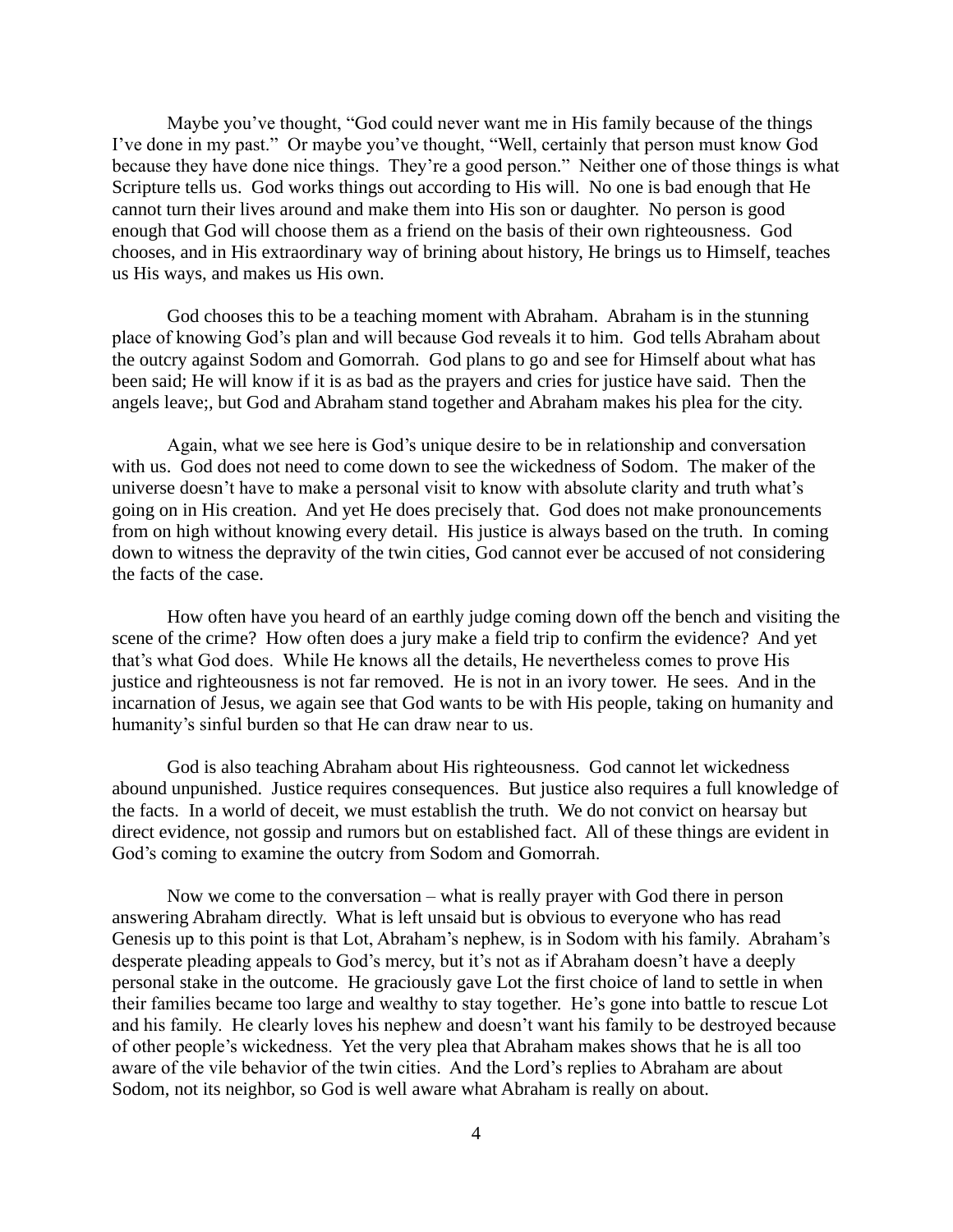Abraham's appeal is desperate, so desperate in fact that Abraham makes himself look like he is more merciful and just than God Himself. Either there's a part of the conversation that's unrecorded, or Abraham assumes God is going to destroy Sodom and Gomorrah for their wickedness. (It's a pretty fair assumption, seeing that things are so bad that God is investigating personally.) But there's nothing in the conversation that makes God less grace-filled than Abraham. Abraham says, "Will not the Judge of all the earth do right?" Of course He will. Abraham appeals to God's mercy, but God turns out to be more merciful than Abraham asks for.

The truth is, Abraham does not yet understand that no one is truly righteous in God's sight. No one is absolutely blameless. God accepts Abraham's faith as righteousness; God accepts us through Christ as righteous. Yet no one but Jesus can stand before God and say, "I am blameless." When terrible events happen and nice people die, Christians die, God is still right and good and just. Because all of us are sinners, and as Romans 3:23 tells us, "The wages of sin is death." But as the verse goes on to say, "The gift of God is eternal life." For all those God declares righteous through His Son, though we die because of sin, we will live forever because of His grace to us.

Despite Abraham's lack of theological precision, Abraham's conversation with God is still an extraordinary example of what fervent prayer looks like and how God responds to it gracefully. Abraham is bold but deferential, self-deprecating but also audacious. If you know anything about this region of the world, haggling like this is common in the marketplace; to not do so would be either disrespectful or unaware. But we shouldn't put much weight in how Abraham phrases things. Abraham asks God not to be angry with him twice. Yet God is never angry with Abraham. God does not criticize anything Abraham says. God understand. God knows that Abraham is haggling in the hopes that his nephew Lot will be saved. And even though, as we'll see next week, Sodom doesn't even reach Abraham's criteria, Lot himself and parts of his family are saved from destruction anyway.

There's so much I could say here, but if I were to put all my thoughts about this in a sound-bite, it would simply be this: *pray no matter what obstacles stand in your way, because God wants a conversation with you.* Abraham is indirect about what he's really praying about, which is Lot and his family, and God responds to what's really on Abraham's heart. Abraham stumbles around in prayer and God answers anyway. Abraham comes on strong, then backs off; he is not a professional in talking to God. But God doesn't get upset, doesn't condemn Abraham, in fact is pretty patient with Abraham given that Abraham comes back six different times changing the number he's asking for. Abraham doesn't really know what he's asking for, but God honors the heart of Abraham's conversation with Him and provides a way out for Lot's family. We'll see that more next week.

There's a sign outside a skate shop in Mount Clemens, and the message intrigues me. It says, "You don't have to be great to start, but you have to start to be great." Before you're ready for tricks on a half-pipe, you've going to have a lot of scraped knees and elbows. But the only way you can get to those amazing tricks skaters do when they're airborne is to buy a deck and get to practicing.